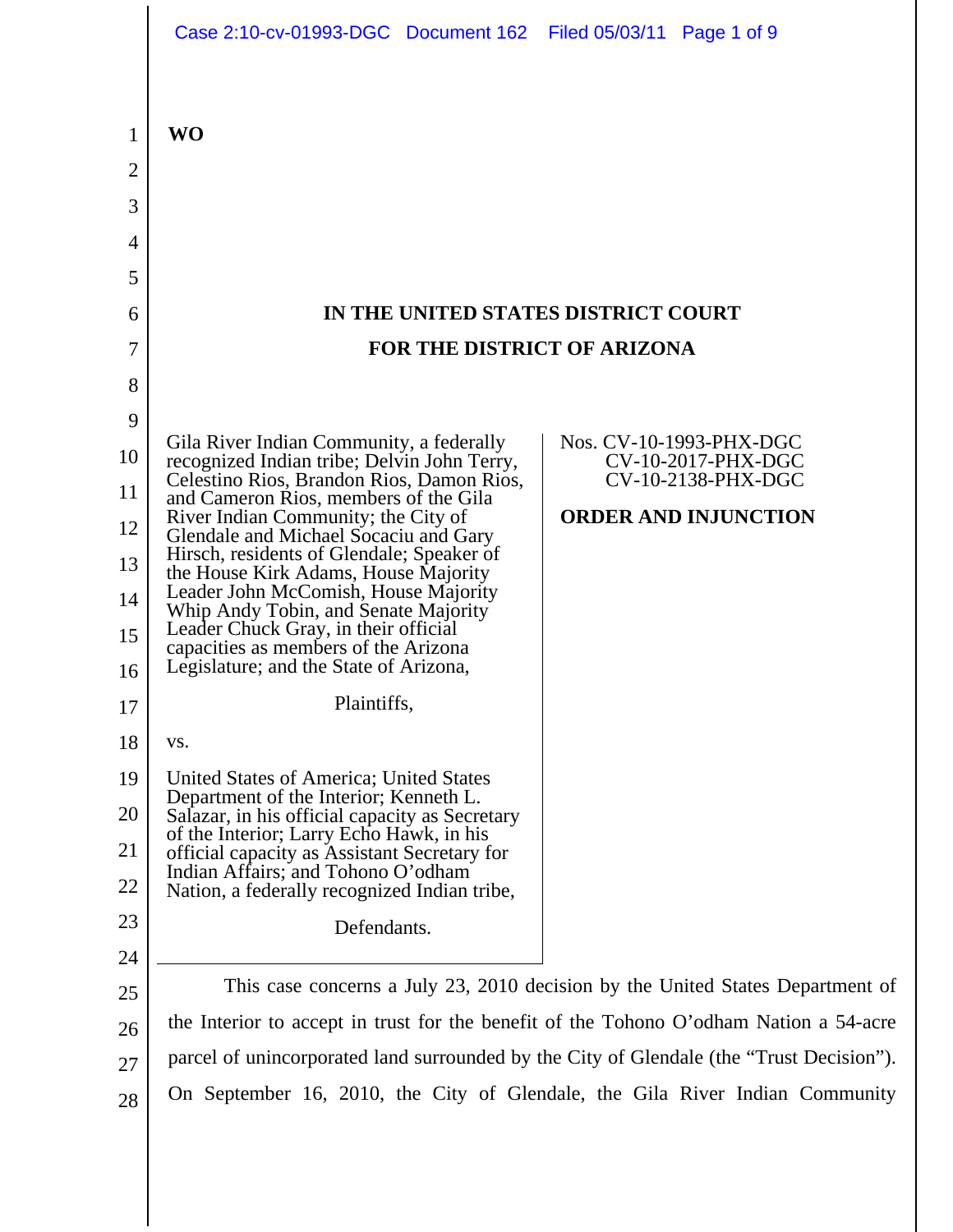1 2 3 4 5 6 7 (the "Community"), and certain individuals brought suit to overturn the Trust Decision and enjoin the United States from acquiring in trust the 54-acre parcel of land ("Parcel 2"). The State of Arizona and members of the Arizona Legislature intervened as Plaintiffs, and the Tohono O'odham Nation (the "Nation") intervened as a Defendant. In an order dated March 3, 2011, the Court granted summary judgment in favor of Defendants, finding no legal basis for setting aside the Trust Decision. Doc. 133. The order has been appealed. Docs. 137-140.

8 9 10 11 12 13 Plaintiffs have filed a motion for an injunction and stay pending appeal pursuant to Rule 62(c) of the Federal Rules of Civil Procedure. Doc. 153. Plaintiffs seek an order prohibiting the United States Department of the Interior ("DOI") from taking Parcel 2 into trust until the appeal is decided. The motion is fully briefed. Docs. 157-159. Oral argument has not been requested. For reasons stated below, the motion will be granted in part with respect to the request for an injunction.<sup>1</sup>

14

## **I. Rule 62(c) Standard.**

15 16 17 18 19 20 21 22 23 24 25 While an appeal is pending from an order denying an injunction, the court may "grant an injunction on terms for bond or other terms that secure the opposing party's rights." Fed. R. Civ. P. 62(c). This rule "codifies the inherent power of a court 'to preserve the status quo where in its sound discretion, the court deems the circumstances so justify[.]'" *Christian Science Reading Room v. City & County of S.F.*, 784 F.2d 1010, 1017 (9th Cir. 1986) (citation omitted). A party may obtain an injunction under Rule 62(c) by showing that it is likely to succeed on appeal, that it is likely to suffer irreparable harm in the absence of injunctive relief, that the balance of hardships tips in its favor, and that an injunction is in the public interest. *See Winter v. Natural Res. Def. Council*, 555 U.S. 7, 129 S. Ct. 365, 374 (2008). The test includes a sliding scale. If the movant shows that the balance of hardships will tip sharply in its favor, it need not

26 27

 $\overline{a}$ 

28 <sup>1</sup> The factual background of the case is set forth in the summary judgment order, and will not be repeated in this order except as necessary to explain the Court's ruling.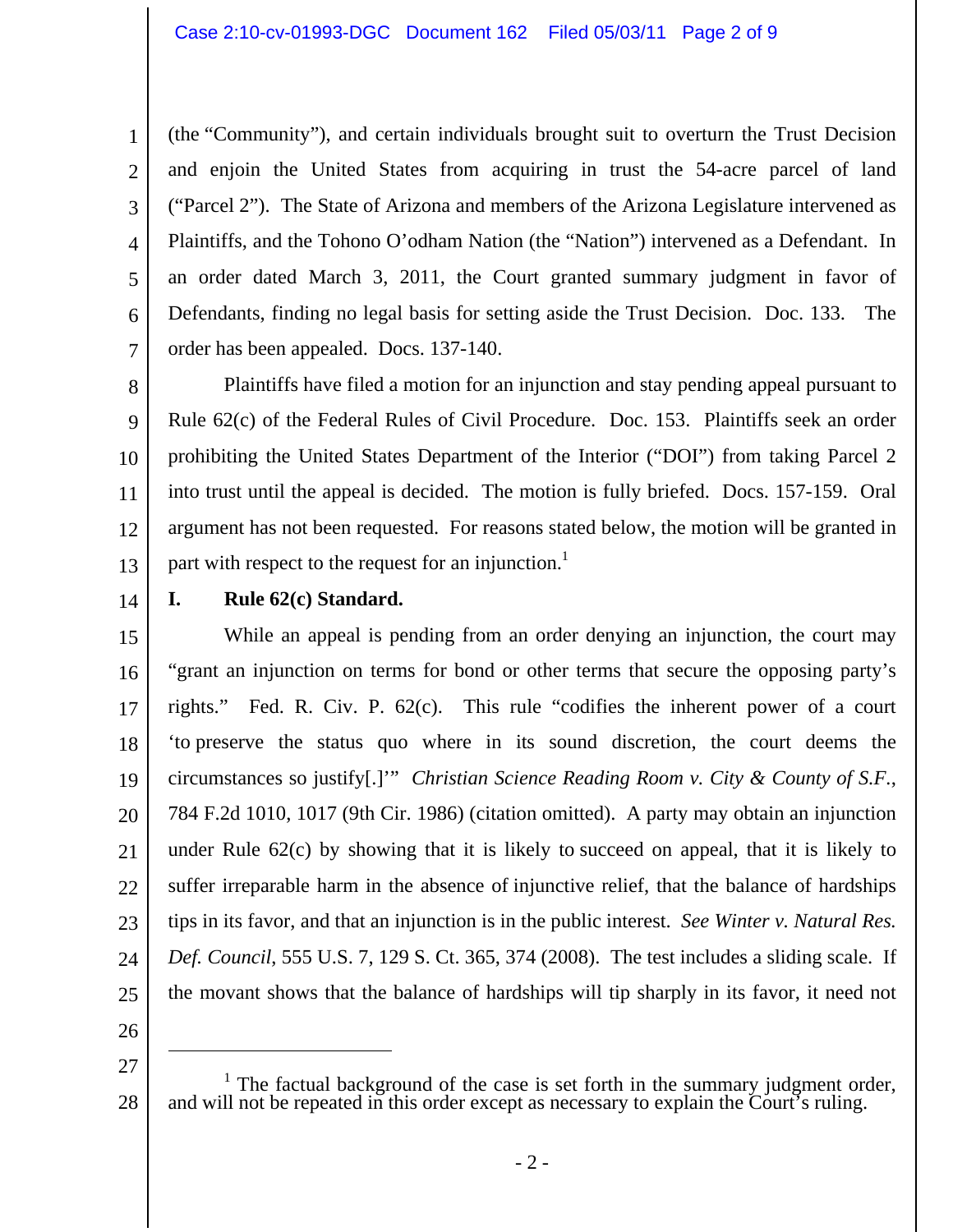make as strong a showing of the likelihood of success on appeal – the existence of serious questions will suffice. *See Alliance for Wild Rockies v. Cottrell*, 622 F.3d 1045, 1049-53 (9th Cir. 2010); *see also Lopez v. Heckler*, 713 F.2d 1432, 1435 (9th Cir. 1983) (standard for obtaining a preliminary injunction applies to motions for injunctions pending appeal). $^{2}$ 

5 6

1

2

3

4

#### **II. Success on Appeal and Serious Questions.**

7 8 9 10 11 12 13 14 In arguing that they are likely to succeed on appeal, Plaintiffs essentially reassert the positions taken in their summary judgment briefs. *See* Doc. 153 at 19. The Court thoroughly considered those positions, heard oral arguments, and issued a 24-page order on the merits. For the reasons set forth in that order (Doc. 133), the Court concludes that Defendants, not Plaintiffs, are likely to prevail on appeal. *See Cachil Dehe Band of Wintun Indians v. California*, No. CIV. S-04-2265 FCD KJM, 2009 WL 2971547, at \*4 (E.D. Cal. Sept. 11, 2009) (noting that the mere disagreement with the court's ruling does not amount to a likelihood of success on the merits).

15 16 17 18 19 20 21 22 23 24 This is not to say, however, that Plaintiffs have failed to raise serious questions. For purposes of injunctive relief, serious questions are "'substantial, difficult and doubtful, as to make them a fair ground for litigation and thus for more deliberative investigation.'" *Republic of the Philippines v. Marcos*, 862 F.2d 1355, 1362 (9th Cir. 1988) (citation omitted). This standard is satisfied with respect to the Court's conclusions that the argument under § 6(c) of the Gila Bend Act has been waived (Doc. 133 at 8-11), that DOI reasonably interpreted § 6(d) of the Act (*id.* at 11-18), and that neither IGRA nor its implementing regulations required DOI to make an Indian land determination when it chose to take Parcel 2 into trust (*id.* at 18-21). While the Court believes its rulings on these issues to be correct, they raise substantial legal questions

25

26

<sup>27</sup>  28  $2^2$  The United States contends that the "serious questions" test is inconsistent with *Winter*'s requirement that the moving party show he is *likely* to succeed on the merits. Doc. 157 at 8 n.3. While this may be true, the decision in *Alliance for the Wild Rockies* is the law of this Circuit which the Court must follow.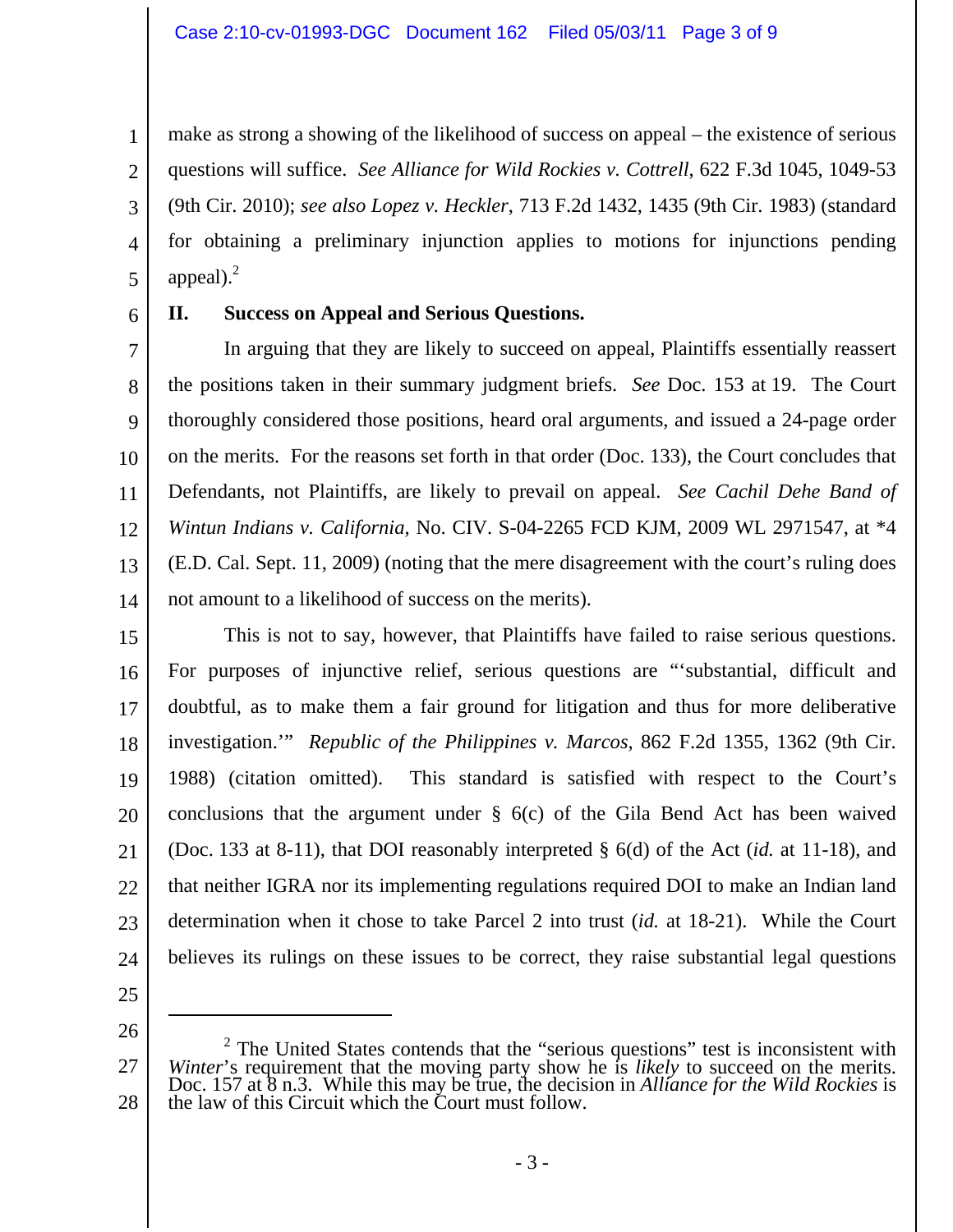warranting more deliberative consideration on appeal.<sup>3</sup>

2 **III. Irreparable Harm.**

1

3 4 5 6 7 8 9 10 The United States has taken the position that once Parcel 2 is held in trust, the Quiet Title Act will maintain the United States' sovereign immunity and the Trust Decision may not be challenged. Doc. 153-2 at 6; *see* 28 U.S.C. § 2409a(a); *Metro. Water. Dist. of S. Cal. v. United States*, 830 F.2d 139, 144 (9th Cir. 1987) (the Quiet Title Act bars suits "to interfere with the Government's discharge of its responsibilities to Indian tribes in respect to the lands it holds in trust for them"). Absent injunctive relief, Parcel 2 may be taken into trust as early as May 16, 2011 (Doc. 153-1), well before Plaintiffs' appeal will be heard and decided.

11 12 13 14 15 16 17 18 19 20 Plaintiffs argue that the taking of Parcel 2 into trust and the resulting effect of the Quiet Title Act "presents a very real and significant risk of the irreparable harm of mooting any appeal." Doc. 153 at 14. Plaintiffs cite cases concluding that the loss of the right to appeal constitutes irreparable harm. *See Gonzalez v. Reno*, No. 00-11424-D, 2000 WL 381901, at \*1 (11th Cir. Apr. 19, 2000); *Population Inst. v. McPherson*, 797 F.2d 1062, 1081 (D.C. Cir. 1986). Other cases have "found that 'the risk that an appeal may become moot does not, standing alone, constitute irreparable injury.'" *In re Fleetwood Enters., Inc.*, No. CV 10-0114 AHM, 2010 WL 960358, at \*4 (C.D. Cal. Mar. 15, 2010) (quoting *In re Convenience USA, Inc.*, 290 B.R. 558, 563 (Bank. M.D.N.C. 2003) (compiling cases)).

21 22 23 24 25 The Court need not decide the issue because Plaintiffs have shown irreparable harm other than the loss of appellate review. If Parcel 2 is taken into trust, Glendale will forever lose its right to annex the land. Glendale and its residents clearly would suffer irreparable injury if deprived of this significant public policy interest "without first having a full and fair opportunity to be heard on [appeal]." *Kansas v. United States*, 249

26

 $\overline{a}$ 

<sup>27</sup>  28 3 Contrary to Plaintiffs' assertion (Doc. 153 at 27), no serious question is raised from the claims under the Tenth Amendment and the Indian Commerce Clause. *See* Doc. 133 at 21-23.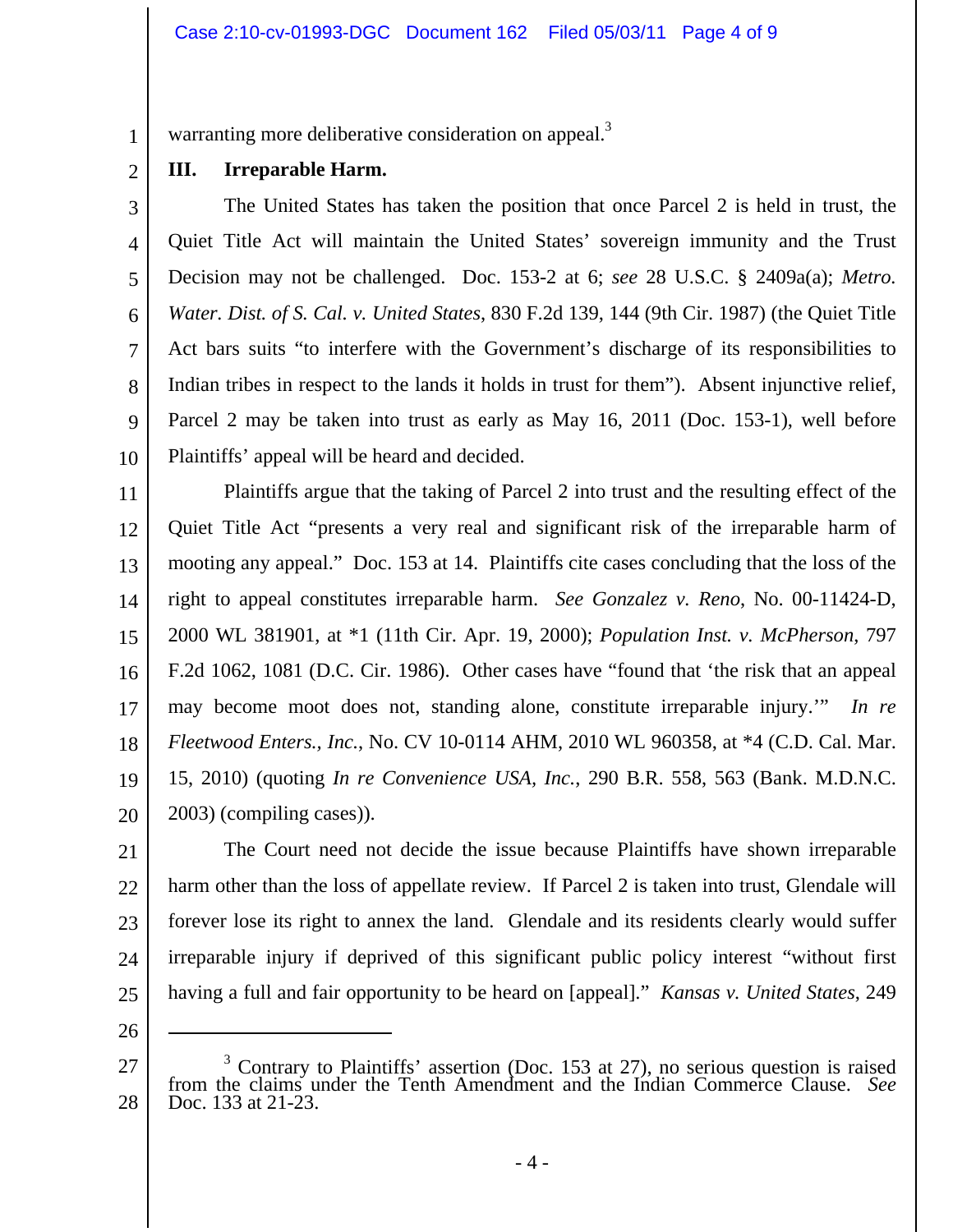4 5 6 7 F.3d 1213, 1227 (10th Cir. 2001). In addition, Glendale residents, including Plaintiffs Gary Hirsch and Michael Socaciu, likely will suffer irreparable quality-of-life injuries from gaming activities on Parcel 2. *See* Docs. 87 ¶¶ 68-69, 133 at 5; *see also Fort Funston Dog Walkers v. Babbitt*, 96 F. Supp. 2d 1021, 1040 (N.D. Cal. 2000) (harm to one's quality of life may be both "substantial and irreparable"). The threat of those claimed injuries is real, not speculative, given the Nation's stated plan to move forward with its casino once Parcel 2 is held in trust. *See* Doc. 133 at 6.

8 9 10 11 12 13 14 15 16 17 As previously explained (Doc. 133 at 6), because a major casino in Glendale will reduce the Community's revenue from its own casinos, the taking of Parcel 2 into trust will cause the Community and its members to suffer injury. Plaintiffs assert, and the Nation does not dispute, that while the loss of casino revenue is economic, the Nation's sovereign immunity would prevent the Community from recovering damages. Doc. 153 at 17-18 & n.3 (citing *Allen v. Gold Country Casino*, 464 F.3d 104, 1045-47 (9th Cir. 2006)). The Community therefore is likely to suffer irreparable harm if Parcel 2 is taken into trust. *See Cal. Pharmacists Ass'n v. Maxwell-Jolly*, 563 F.3d 847, 852 (9th Cir. 2009) (plaintiffs suffer irreparable harm where they are unable to recover damages even though successful on the merits).

18 19 20 21 22 Plaintiffs contend that the alleged violation of the Tenth Amendment constitutes irreparable harm to the State of Arizona (Doc. 153 at 18), but for reasons explained in the summary judgment order (Doc. 133 at 21-23), that constitutional claim is "too tenuous" to support injunctive relief. *Goldie's Bookstore, Inc. v. Super. Ct. of Cal.*, 739 F.2d 466, 472 (9th Cir. 1984).

23 24 25 In summary, Plaintiffs have shown that, absent an injunction pending appeal, irreparable harm is likely to befall Glendale, the Community, and their residents and members.<sup>4</sup>

26

 $\overline{a}$ 

1

2

<sup>27</sup>  28 <sup>4</sup> Plaintiffs argue that irreparable harm may flow from the summary judgment order as "it judicially grants to DOI a power denied the agency by Congress," that is, authorizing DOI to hold in trust land acquired in excess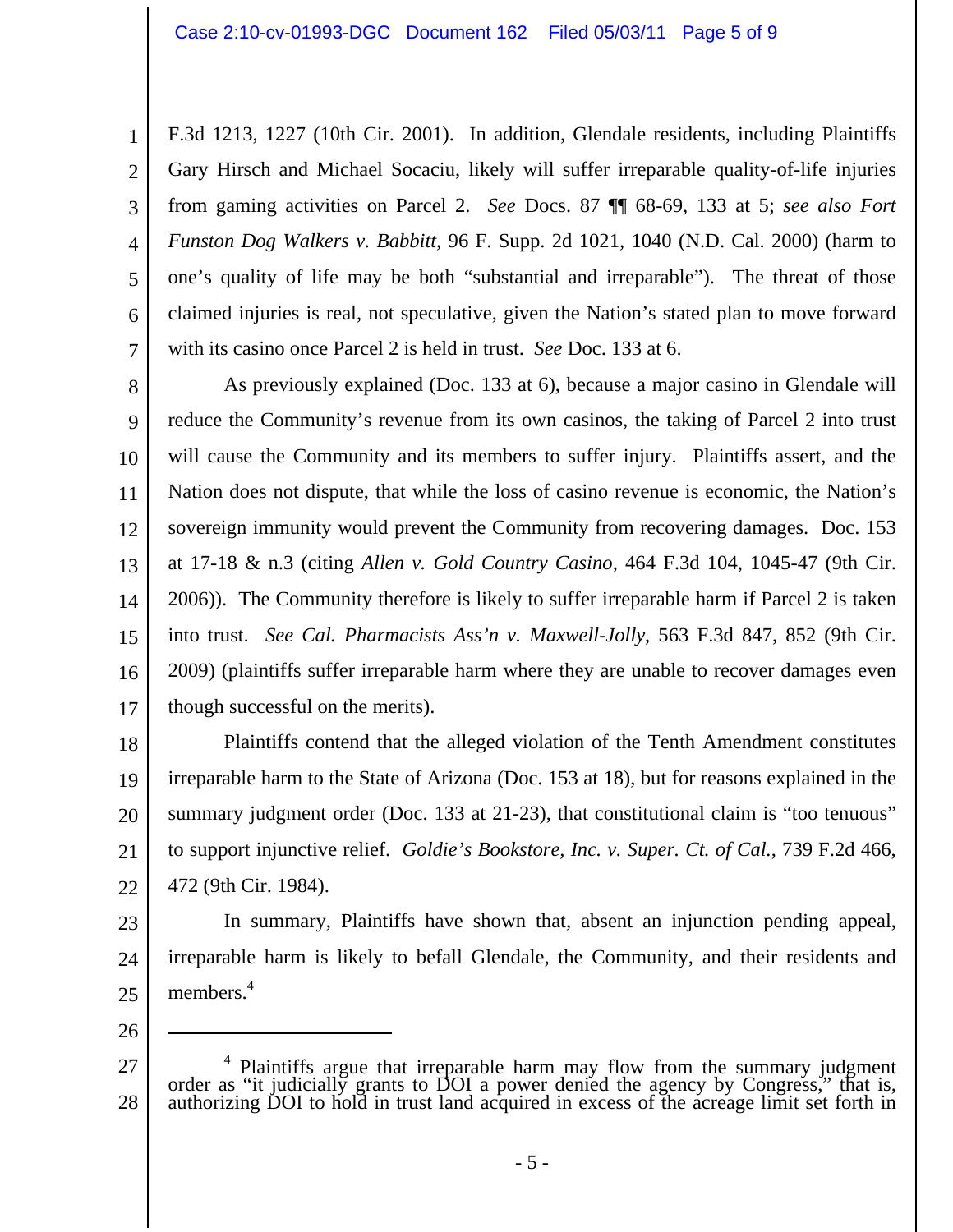# 1

## **IV. Balance of Hardships.**

2 3 4 5 6 7 8 9 10 11 12 13 14 In determining whether an injunction pending appeal is appropriate, the Court "'must balance the competing claims of injury and must consider the effect on each party of the granting or withholding of [an injunction]." *Winter*, 129 S. Ct. 376 (citation omitted). Defendants argue, correctly, that if the trust acquisition were to be enjoined pending appeal, their strong interests in having Parcel 2 held in trust could be unfairly prejudiced by Glendale's annexing of Parcel 2 once House Bill 2534 becomes effective this summer. Docs. 157 at 14-14-18, 158 at 21-25. As explained more fully below, however, this prejudice can be avoided by an injunction prohibiting annexation pending appeal and a bond to cover potential damages suffered by the Nation from the delay occasioned by the appeal. Given the substantial irreparable harm Plaintiffs would suffer absent injunctive relief, including the fact that the Quiet Title Act likely will moot Plaintiffs' appeal once Parcel 2 is taken into trust, the Court finds that the balance of hardships tips sharply in favor of Plaintiffs.

15

## **V. Public Interest.**

16 17 18 19 20 21 22 23 24 "[T]he public interest is served in preserving the integrity of the right to appellate review[.]" *In re SK Foods, L.P.*, No. 2:09-cv-02942-MCE, 2009 WL 5206639, at \*4 (E.D. Cal. Dec. 24, 2009). Indeed, the public has a strong interest "in the appeal right as one component of the constitutional right to due process in enforcement of the nation's laws." *Maine v. U.S. Dep't of Interior*, No. CIV. 00-122-B-C, 2001 WL 98373, at \*4 (D. Me. Feb. 5, 2001).Granting the requested injunctive relief in this case not only will serve the general public interest in the right to appellate review, it will also protect the appellate rights of specific public entities and officials: the City of Glendale, the Community, the State of Arizona, and members of the Arizona Legislature.

25

The Nation contends that if Parcel 2 were to be held in trust, and if the Quiet Title

<sup>27</sup>  28 § 6(c) of the Gila Bend Act. Doc. 153 at 16. This argument is wholly without merit. No power has been granted to DOI; the Court held only that the argument under § 6(c) has been waived for failure to raise it during the administrative process. Doc. 133 at 8-11.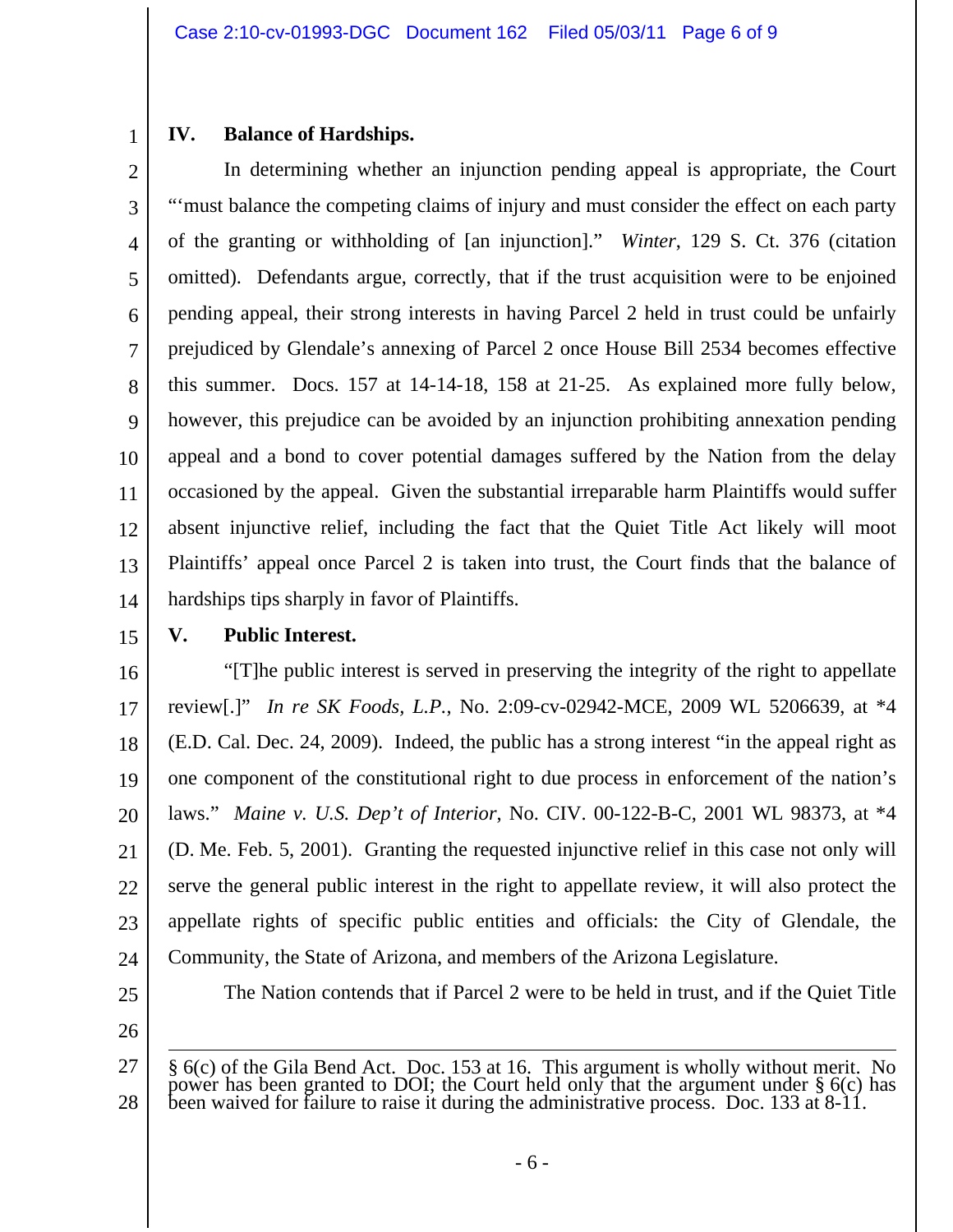Act barred further challenges to the Trust Decision, the public interest would be served "because Congress decided, in passing the Quiet Title Act, to retain the government's sovereign immunity in these circumstances." Doc. 158 at 26. While that may be true, the Nation has not shown, and it is not otherwise clear to the Court, that the policy behind the Quiet Title Act outweighs the public interest in the right to appeal, particularly where, as here, the appeal raises serious questions warranting more deliberative consideration.

7 8 9 10 11 By refusing to agree to a stay of annexation efforts, the United States argues, Plaintiffs seek to play one public interest (appellate review) against another (implementation of the Gila Bend Act), all to the detriment of the Nation and the United States. Doc. 157 at 16. The Court agrees, and therefore will enjoin annexation pending completion of the appeal.

12 13 14 In summary, the Court concludes that until Plaintiffs' appeal is decided, the public interest is best served by maintaining the status quo – enjoining both the acquisition in trust and the annexation by Glendale of Parcel 2.

15

1

2

3

4

5

6

#### **VI. Securing Defendants' Rights.**

16 17 18 19 20 21 Rule 62(c) provides that the district court may grant an injunction pending appeal "on terms for bond or other terms that secure the opposing party's rights." Any action "taken pursuant to Rule 62(c) 'may not materially alter the status of the case on appeal.'" *Natural Res. Def. Council, Inc. v. Sw. Marine Inc.*, 242 F.3d 1163, 1166 (9th Cir. 2001). Stated differently, Rule 62(c) grants the court "no broader power than it has always inherently possessed to preserve the status quo[.]" *Id.*

22

23 24 25 26 27 The Court agrees with Defendants that an injunction prohibiting the acquisition of Parcel 2 into trust would materially alter the status quo if the delay caused by the injunction would then enable Glendale to annex Parcel 2 under House Bill 2534. Docs. 157 at 16-17, 158 at 30-31. In order to secure Defendants rights, therefore, the injunction pending appeal will enjoin both the trust acquisition and the annexation of Parcel 2.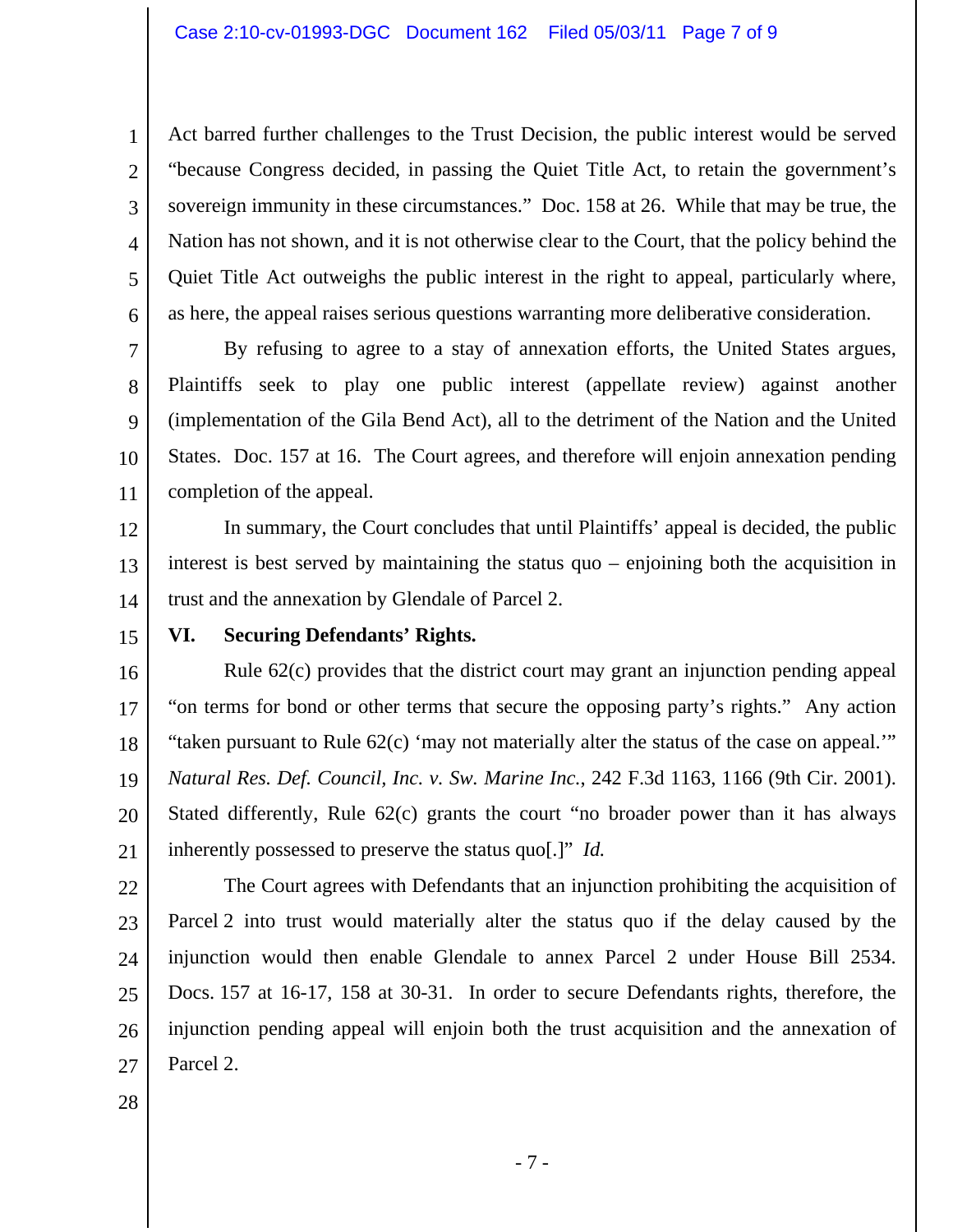Plaintiffs contend that because House Bill 2534 is the subject of a separate proceeding before this Court, and because a ruling on the statute's validity is expected before it takes effect, there is no need to enjoin annexation of Parcel 2. Plaintiffs apparently believe that if House Bill 2534 is found to be valid, annexation of Parcel 2 would cause no prejudice to Defendants. The Court does not agree.

6 7 8 9 10 11 12 13 14 15 16 17 The Court has found the Trust Decision to be lawful. Absent the voluntary stay agreed to by the United States (Doc. 153-1), DOI could immediately acquire Parcel 2 in trust for the benefit of the Nation. Plaintiffs ask the Court to enjoin DOI from doing so while the appeal is pending, but at the same time to allow Glendale to annex the land once House Bill 2534 is declared valid and takes effect. Because annexation would result in Parcel 2 being "within the corporate limits" of Glendale, annexation arguably would render the Trust Decision violative of the Gila Bend Act. *See* Doc. 133 at 12. In short, Plaintiffs seek to materially alter the status quo in their favor. The goal of an injunction pending appeal is not to alter the status quo, but to preserve it. The best way to preserve the present state of affairs is to enjoin both the acquisition into trust and the annexation of Parcel 2, thereby allowing the parties to litigate these issues without concern that the other side's actions may render the litigation moot.

18 19 20 21 22 The Nation asks that any injunction be conditioned on the posting of a bond. Doc. 158 at 31. Plaintiffs assert that a bond requirement would hamper their ability to appeal (Doc. 159 at 21), but present no evidence in support of this assertion. The Court concludes that a bond is necessary to cover any damages the Nation may suffer as result of the injunction pending appeal.

23 24 25 26 The Nation identifies no specific bond amount, instead proposing that the amount be determined based on further submissions from the parties. Doc. 158 at 31. The Court declines to adopt that approach given the urgency of Plaintiffs' motion. The Court finds a bond in the amount of \$500,000 to be appropriate.

27

1

2

3

4

5